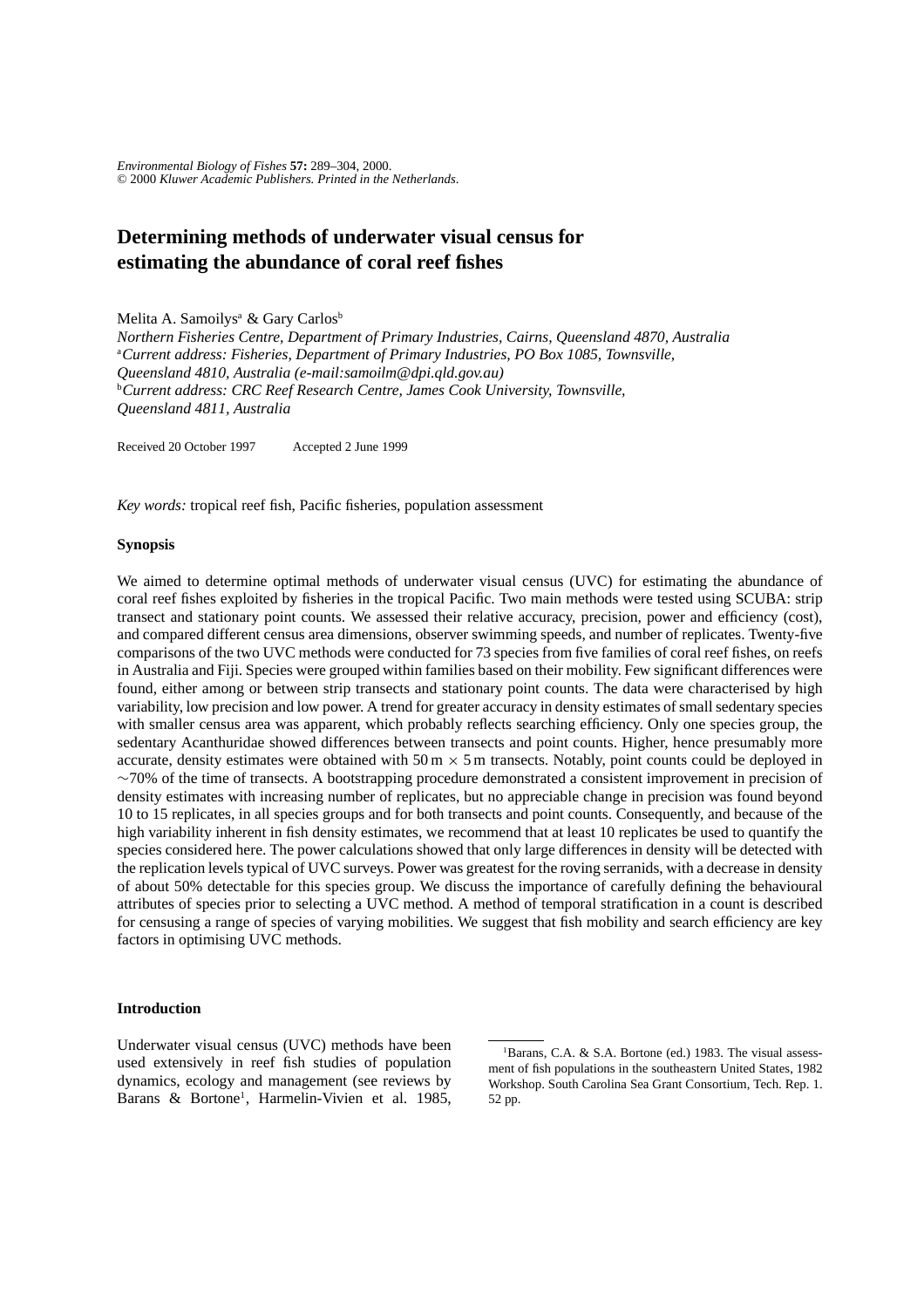Thresher & Gunn 1986). Visual census methods can provide rapid estimates of relative abundance, biomass, and length frequency distributions of reef fish. For this reason, they have been used to census a wide range of demersal species that are taken by shallow water fisheries on coral reefs (Russ 1985, Kulbicki 1988, Samoilys 1988, McManus et al. 1992, Ayling & Ayling2 , Polunin & Roberts 1993, Watson & Ormond 1994, Jennings & Polunin 1996).

In a fisheries context visual census estimates of fish abundance are particularly useful because they are independent of fishing methods. However, fisheries scientists have been reluctant to adopt the technique because of the lack of consensus on methodology by reef fish ecologists (Sale 1991). This lack of consensus relates to the inherent difficulty in censusing coral reef fishes. Coral reef fishes are speciose; exhibit various behavioural traits; have patchy distributions; occur in heterogeneous and diverse habitats; and occur in different geographic locations. These factors make it hard to determine optimal or standard survey methods. Nevertheless, visual census is the most practical method for monitoring the populations of coral reef fishes in shallow waters and therefore some standardisation of methods is urgently required.

This study focussed on a selection of species that are exploited in tropical Pacific fisheries. To establish some generalisations about UVC methods we examined the problems of counting reef fishes using a systematic combination of approaches to provide a unique and rigorous evaluation of the UVC method. Firstly, for our analyses, we divided the community of species into groups based on their mobility. Secondly, we compared two main methods (conducted on SCUBA): strip transect counts and stationary point counts, both of which are widely used (Sale & Sharp 1983, Bohnsack & Bannerot 1986, Thresher & Gunn 1986) but, to our knowledge, have never been compared. Thirdly, we used three criteria to assess these methods: census area dimensions, observer swim speed, and replication. Fourthly, we tested the methods across a broad range of reefs.

To evaluate the two UVC methods (strip transects and point counts) we examined four factors: accuracy, precision, statistical power and efficiency (cost). Accuracy refers to how close a visual census estimate is to the

true population mean; precision refers to the variability around the visual census estimate (which may or may not be accurate); power refers to the ability to detect differences between visual census estimates, which will depend on precision and statistical technique; and efficiency relates to how quickly a survey can be completed. Greater accuracy was assumed to be represented by the highest density of fish because visual counts invariably underestimate fish numbers (Sale & Sharp 1983) and therefore the higher the mean estimate the closer it must be to the true mean (but see Samoilys &  $Carlos<sup>3</sup>$ ). This assumption is based on the principle that a human observer will always miss a small percentage of fish that are in the census area. High precision, represented by low variance, was sought because the lower the variability around the mean, the more powerful the method will be in detecting differences in abundance (Andrew & Mapstone 1987), and the aim of visual surveys is invariably to detect differences between means (Samoilys 1997). Statistical power can be quantified (Zar 1996) and is clearly linked to variability. The time taken to do the census was used as a measure of its efficiency. Efficiency was given equal importance in our evaluation of the methods because every UVC sampling programme has budgetary constraints and therefore minimising field time is critical.

The three criteria selected to test the UVC methods: census dimensions, observer speed, and replication, were chosen because they are likely to have the greatest effect on census estimates (Sale & Sharp 1983, Thresher & Gunn 1986, Fowler 1987, Lincoln Smith 1988). The most appropriate area dimensions for a census will be a compromise between an observer's ability to count fish rapidly, and the behaviour, distribution and density of the fish. The smaller the census area the more thoroughly it can be searched, so narrow transects are likely to yield better counts. On the other hand, a narrow transect of practical length may be too small to yield adequate numbers for population assessment of the more mobile fish species typical of reef fisheries. This is because of the rates of movement and interaction with divers that occur with many of these species.

The speed of a census may bias visual estimates due to either the efficiency of the observer (Lincoln Smith 1988), or the presence of the diver (Thresher & Gunn 1986, Fowler 1987). It is therefore preferable

<sup>2</sup> Ayling, A.M. & A.L. Ayling. 1986. A biological survey of selected reefs in the Capricorn section of the Great Barrier Reef Marine Park. Unpublished report for the Great Barrier Reef Marine Park Authority. 61pp.

<sup>3</sup> Samoilys, M.A. & G. Carlos. 1992. Development of an underwater visual census method for assessing shallow water reef fish stocks in the south west Pacific. ACIAR Project PN8545 Final Report, April 1992. 100 pp.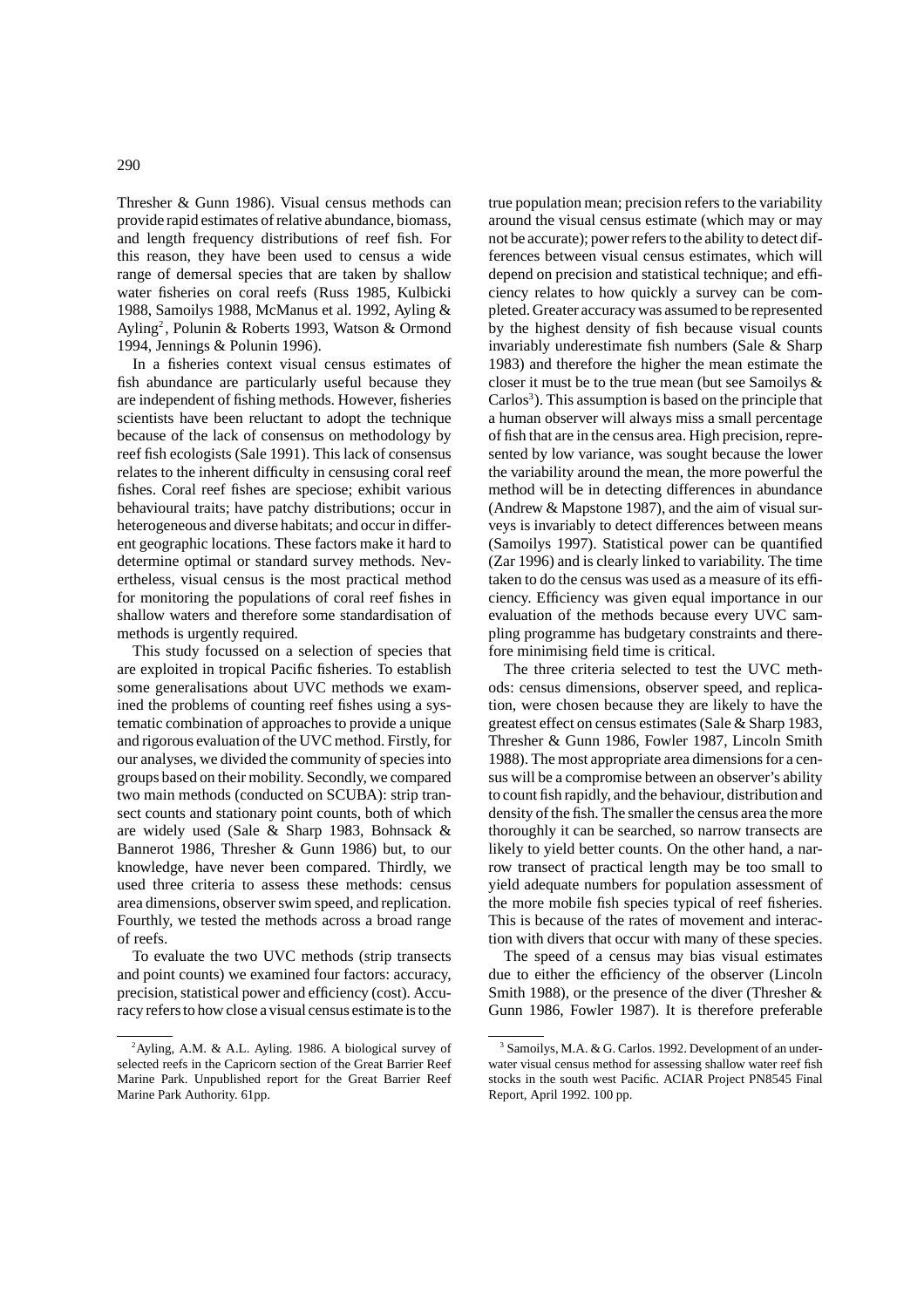to determine optimal speed and then standardise it. In terms of cost, a rapid census is desirable, but clearly, if fish numbers are high and reef topography is complex, the observer will require a reasonable amount of time to search properly.

The number of replicates, or sample size, is an essential component of the experimental design of any visual census sampling programme. If the sample size is too small the power to detect differences among means is likely to be very low or inadequate, and if the sample size is too large effort is wasted (Bros & Cowell 1987). The maximum number of replicates is based on factors such as time, money, materials and feasibility (Green 1979). The minimum number of replicates can be defined in terms of resolving power, i.e. the power to detect change in fish abundance.

To evaluate the criteria discussed above for two methods requires an enormous amount of field time. Therefore, to eliminate those techniques that showed little promise in terms of accuracy and precision, we first conducted a pilot study for initial trials among methods. Further comparisons of the more accurate and precise techniques were then made at several reefs in Australia and Fiji. The study is part of a project aimed at developing an effective technique for measuring stock density independently from fishery data for Pacific Island reef fisheries (Samoilys 1992, Samoilys & Carlos<sup>3</sup>, Samoilys et al.<sup>4</sup>, Samoilys 1997).

## **Methods**

## *Study sites*

The pilot study was conducted in 1990 at Michaelmas Reef (16°35'S 146°02'E), on the northern Great Barrier Reef. The main study was conducted at Michaelmas Reef, Scott Reef (17°04′S 146°10′E) and Escape Reef (15°52′S 145°48′E) on the Great Barrier Reef, and at Makogai Reef  $(17°28'S 178°56'E)$  and Duff Reef (16°48′S 178°58′W) in Fiji in 1990–1991. To maximise the chances of high fish abundance and species diversity, reefs that are closed to fishing or are lightly fished were selected. At the time of the study, Michaelmas and Escape reefs were zoned closed to fishing within the Great Barrier Reef Marine Park, and little fishing occured on the two Fijian reefs due to their remoteness.

All UVC counts were conducted on the leeward reef slopes, except at Michaelmas Reef (see main study below). Replicate visual census counts were placed within 1 km long sites. A practical method of measuring each site was developed: boat speed was calibrated against a fixed 100 m rope and each 1 km site was marked by buoys deployed during a timed run. The width of the site was determined by the angle of the slope. A depth of 15 m (due to decompression limitations of repetitive SCUBA diving) was set for the seaward boundary. On three of the reefs the leeward slopes were relatively steep, resulting in study sites of 20–50 m in width. The leeward slopes of the other two reefs (Michaelmas and Scott) were slight, thus the width of sites was fixed at 60 m.

Replicate counts were positioned within sites by timed runs at positions chosen by a random number generator. Where a site was relatively wide, a similar method was used to locate the distance from the reef crest. Temporal deployment of the methods (the different transects and point counts, see below) was determined randomly to account for any variation introduced by the effects of tide and time of day.

## *Species*

Species that are exploited in the commercial, artisanal, subsistence, and recreational coral reef fisheries of Fiji and Australia were selected. Those species that contribute the greatest weight to the fisheries in Fiji were chosen from catch records from the Fisheries Division of Fiji's Annual Reports. Species exploited in the Great Barrier Reef fisheries are predominantly the plectropomids (coral trout), lethrinids (emperors), and lutjanids (snapper) (Trainor 1991, Brown 1993, Kailola et al. 1993) which are also exploited in Fiji. Selection criteria also included suitability for visual census in terms of fish behaviour, habitat occurrence and crypticity. A list of 73 species from five families was composed (Table 1). In practice, the number of species encountered within any one census will only be in the order of 10–20. Every species in each family was recorded either by species name, or grouped in a genus or family group. Some species were grouped

<sup>4</sup> Samoilys, M., H. Fuentes, I. Tuwai, B. Tikomainiusiladi, J. Leqata, E. Oreihaka, A. Mobiha, T. Potuku, D. Die, S. Connell, M. Lincoln Smith, M. Wilson & R. Watson. 1995. Application of underwater visual census to assessing coral reef fish stocks in the tropical Pacific. Report prepared for the Australian Centre for International Agricultural Research, ACIAR Project Number 9304, Final Report, September 1995. 225 pp.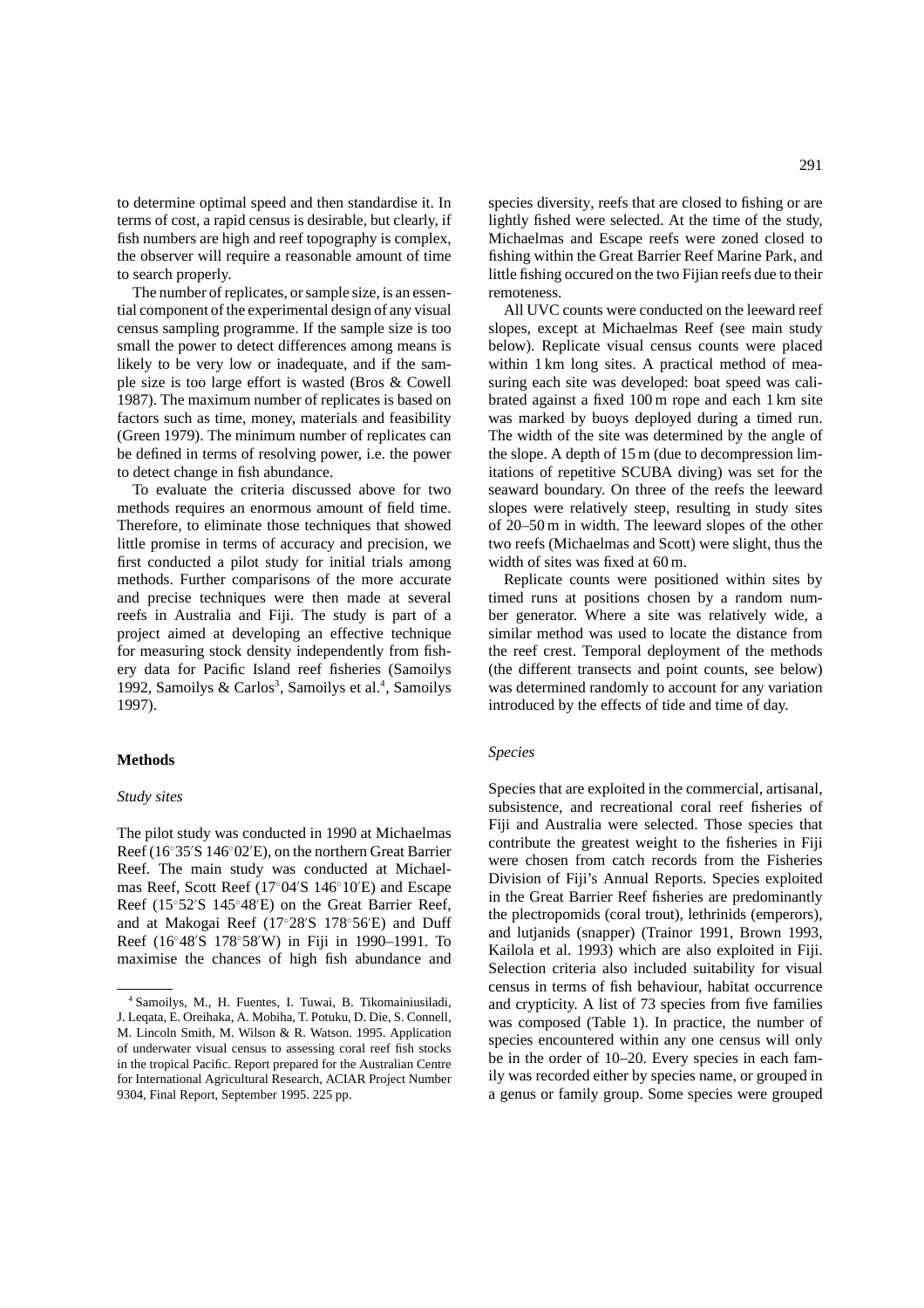*Table 1*. Species checklist used in all UVC counts. Species groups (roving, small, etc.) based on fish mobility and/or size used in analyses of data are indicated. Asterisks indicate species which were grouped together for visual counting. The list was experimental, and not designed to be a standard checklist. NB. Certain species names have changed since checklist was designed.

| Scaridae<br>Large                                                                                                                                                                                           | Acanthuridae<br>Sedentary    |
|-------------------------------------------------------------------------------------------------------------------------------------------------------------------------------------------------------------|------------------------------|
| Bolbometapon muricatum                                                                                                                                                                                      | Ctenochaetus striatus        |
| Cetoscarus bicolor                                                                                                                                                                                          | Acanthurus spp.*             |
| Hipposcarus longiceps                                                                                                                                                                                       | Ctenochaetus spp.*           |
| Scarus altipinnis                                                                                                                                                                                           | Zebrasoma spp.*              |
| S. frenatus                                                                                                                                                                                                 | Naso vlamingii               |
| S. gibbus                                                                                                                                                                                                   | Roving                       |
| S. ghobban                                                                                                                                                                                                  | A. dussumieri*               |
| S. rubroviolaceus                                                                                                                                                                                           | A. mata*                     |
|                                                                                                                                                                                                             | A. xanthopterus*             |
| Small                                                                                                                                                                                                       | A. lineatus                  |
| Scarus niger                                                                                                                                                                                                | A. nigricauda                |
| S. spp.                                                                                                                                                                                                     | A. triostegus                |
|                                                                                                                                                                                                             | N. annulatus                 |
| Serranidae                                                                                                                                                                                                  | N. brevirostris              |
| Sedentary                                                                                                                                                                                                   | N. hexacanthus               |
| Aethaloperca rogaa                                                                                                                                                                                          | N. lituratus                 |
| Anyperodon leucogrammicus                                                                                                                                                                                   | N. tuberosus                 |
| Cephalopholis argus                                                                                                                                                                                         | N. unicornis                 |
| C. cyanostigma                                                                                                                                                                                              | $N$ . spp.                   |
| $C.$ miniatus                                                                                                                                                                                               |                              |
| C. urodeta                                                                                                                                                                                                  | Lutjanidae                   |
| Cromileptes altivelis                                                                                                                                                                                       | Roving                       |
| Epinephelus caeruleopunctatus                                                                                                                                                                               | Aphareus furca               |
| E. fasciatus                                                                                                                                                                                                | Aprion viriscens             |
| E. maculatus                                                                                                                                                                                                | Lutjanus argentimaculatus    |
| E. merra<br>E. microdon                                                                                                                                                                                     | L. bohar                     |
| $E$ . spp.                                                                                                                                                                                                  | L. carponotatus<br>L. gibbus |
| Large                                                                                                                                                                                                       | L. rivulatus                 |
| E. fuscoguttatus                                                                                                                                                                                            | L. sebae                     |
| E. lanceolatus                                                                                                                                                                                              | Macolor spp. (2)             |
| E. malabaricus                                                                                                                                                                                              | Sedentary                    |
| E. suillus                                                                                                                                                                                                  | L. fulviflammus              |
| E. tauvina                                                                                                                                                                                                  | L. fulvus                    |
| E. tukula                                                                                                                                                                                                   | L. kasmira                   |
| Roving                                                                                                                                                                                                      | L. monostigmus               |
| Plectropomus areolatus                                                                                                                                                                                      | L. quinquelineatus           |
| P. laevis                                                                                                                                                                                                   | L. vittus                    |
| P. leopardus                                                                                                                                                                                                | L. spp.                      |
| P. maculatus                                                                                                                                                                                                |                              |
| Variola spp. (2)                                                                                                                                                                                            |                              |
|                                                                                                                                                                                                             |                              |
|                                                                                                                                                                                                             |                              |
|                                                                                                                                                                                                             |                              |
|                                                                                                                                                                                                             |                              |
|                                                                                                                                                                                                             |                              |
|                                                                                                                                                                                                             |                              |
|                                                                                                                                                                                                             |                              |
|                                                                                                                                                                                                             |                              |
| L. ornatus                                                                                                                                                                                                  |                              |
|                                                                                                                                                                                                             |                              |
|                                                                                                                                                                                                             |                              |
|                                                                                                                                                                                                             |                              |
|                                                                                                                                                                                                             |                              |
| L. xanthochilus                                                                                                                                                                                             |                              |
| L. spp.                                                                                                                                                                                                     |                              |
| Monotaxis grandoculis                                                                                                                                                                                       |                              |
| Lethrinidae<br>Gymnocranius spp.<br>Lethrinus elongatus<br>L. harak<br>L. kallopterus<br>L. mahsena<br>L. miniatus<br>L. nebulosus<br>L. ramak<br>L. rubrioperculatus*<br>L. variegatus*<br>L. semicinctus* |                              |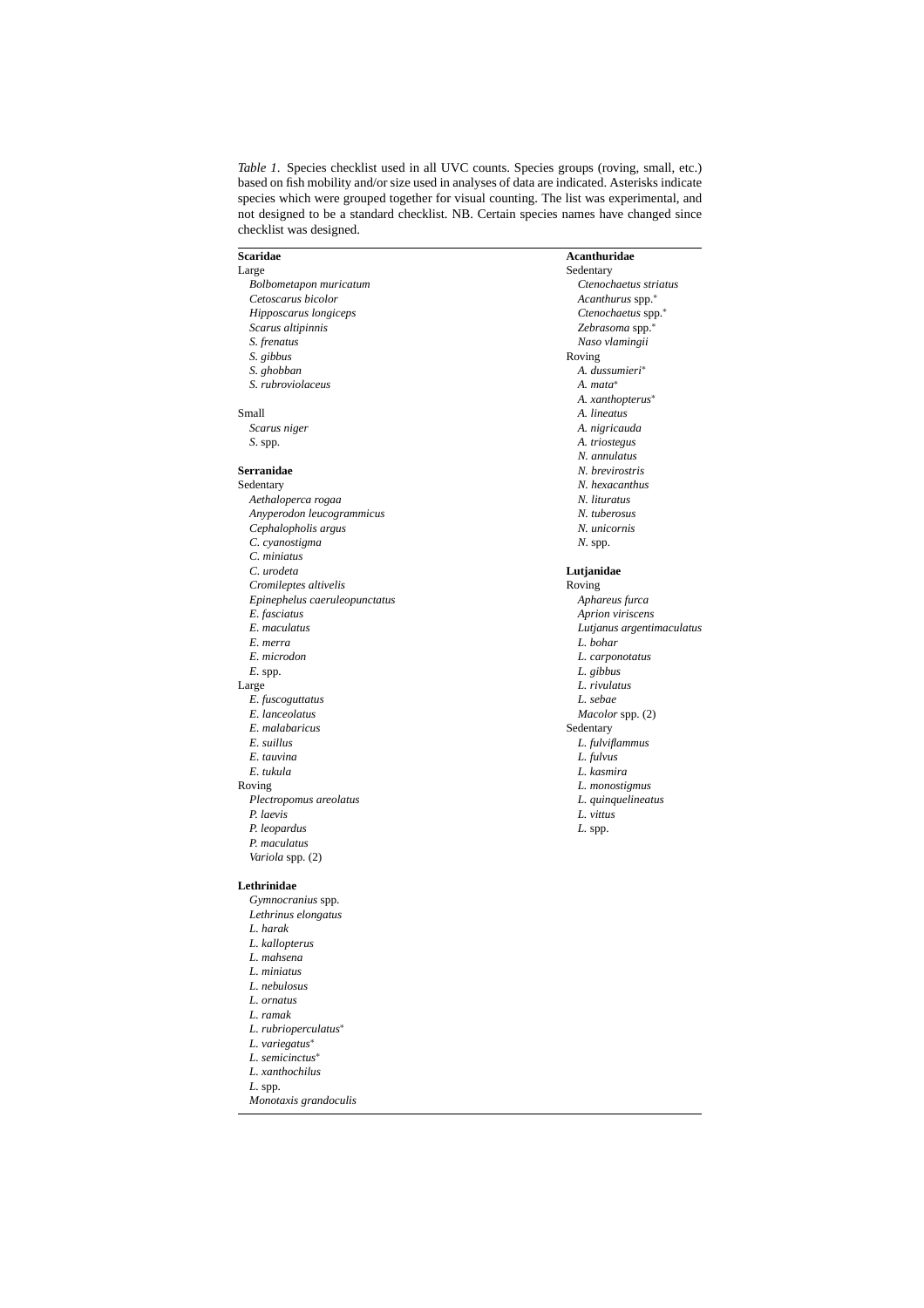together because they are difficult to identify underwater. Observers were trained in species identification, aided by the maintenance of frozen reference samples in the laboratory and a large number of reference sources (Carcasson 1977, Grant 1982, Randall 1983, Randall & Ben-Tuvia 1983, Fischer & Bianchi 1984, Masuda et al. 1984, Allen 1985, 1987, Choat & Randall 1986, Randall & Hoese 1986, Smith & Heemstra 1986, Randall 1987, Allen & Swainston 1988, Carpenter & Allen 1989, Myers 1989).

The mobility of fish relative to the census area is likely to have the greatest impact on the accuracy of the visual census method. Therefore the species list was divided into species groups based on their mobility (Table 1). Primarily, species in each family were grouped as either 'sedentary' or 'roving', a priori, based on our observations of the species' behaviour. Scaridae are, in general, all highly mobile in their behaviour, and therefore this family was grouped by size: 'small' and 'large'. The small scarids, though mobile, are more likely to remain within a limited area during the census period because of their size; the converse is true of the large scarids. The lethrinids are all roving in their behaviour and were therefore not subdivided. The serranids were divided into three groups: the small or cryptic 'sedentary' species, and the 'large' but cryptic species and the 'roving' non-cryptic plectropomids and *Variola* spp.

## *UVC methods*

To minimise error and keep any bias constant, the procedures for deploying visual counts (all methods) were standardised wherever possible. For example, one observer (MS) was used throughout the pilot study to eliminate any bias due to differences between observers. In the main study, census counts were split between the two trained observers (MS & GC) having first determined there was no significant difference  $(p > 0.05)$  in the estimates of fish density obtained by these two observers (using paired t-tests at 6 sites, with  $n = 8$  for each observer, Samoilys & Carlos<sup>3</sup>). All species were recorded in the same count (cf. Lincoln Smith 1989), on the assumption that there was no interaction between method (point or transect, census dimension, speed, etc.) and counting all species simultaneously. The minimum size of fish counted was fixed at 11 cm FL. It is difficult for an observer to try and estimate visually a wide range of sizes of fish (Bellwood & Alcala 1988), particularly the very small sizes. A minimum size of 11 cm FL was considered practical visually and biologically in terms of the species being censused and their size ranges. For many of the species this minimum size included juveniles.

Fish densities refer to the number of fish occupying the census area. Fish that entered the area after the count started were not counted (Samoilys & Carlos<sup>3</sup>). In all comparisons of methods, the order in which the methods were deployed was randomised in each study site.

#### *Transect method*

The transect method counted fishes within a rectangular strip of reef. To avoid the localised disturbance that may have resulted from anchoring the boat and from divers entering the water, the two observers swam for a set number of fin beats along the reef before starting the count. Observer One recorded the fish while Observer Two laid out the fibreglass tape-measure and maintained a constant speed and the direction of the transect. The count began as soon as Observer Two had tied the end of the tape measure to the bottom and started the stop-watch. A fixed length of 3 mm floating rope, maintained above the coral by an attached fishing float, was tied between the two observers to mark the transect width. Start and stop signals between the observers were established prior to counting. Observer One recorded all numbers of fish included on the species checklist. Counting was temporally stratified to 'capture' those fish most likely to leave the area because of the approach of a diver. Thus, the larger more mobile species were counted first (e.g. Lethrinidae), and the smaller less mobile species (e.g. sedentary Acanthuridae) were counted later.

Mapstone & Ayling<sup>5</sup> found that very short  $(25 \text{ m})$ , very long (100 m), and very wide (20 m) transects were unsuitable for several species considered in the present study, so we selected mid-range transect sizes for this study, i.e. 50 and  $75 \text{ m}$  lengths, and  $10 \text{ m}$  and  $5 \text{ m}$ widths.

#### *Point count method*

The stationary point count method recorded fish within a circular area. The method required only one observer (one diver in the water). This was acceptable within the

<sup>5</sup> Mapstone, B.D. & A.M. Ayling. 1993. An investigation of optimum methods and unit sizes for the visual estimation of abundances of some coral reef organisms. A Report to the Great Barrier Reef Marine Park Authority. 71 pp.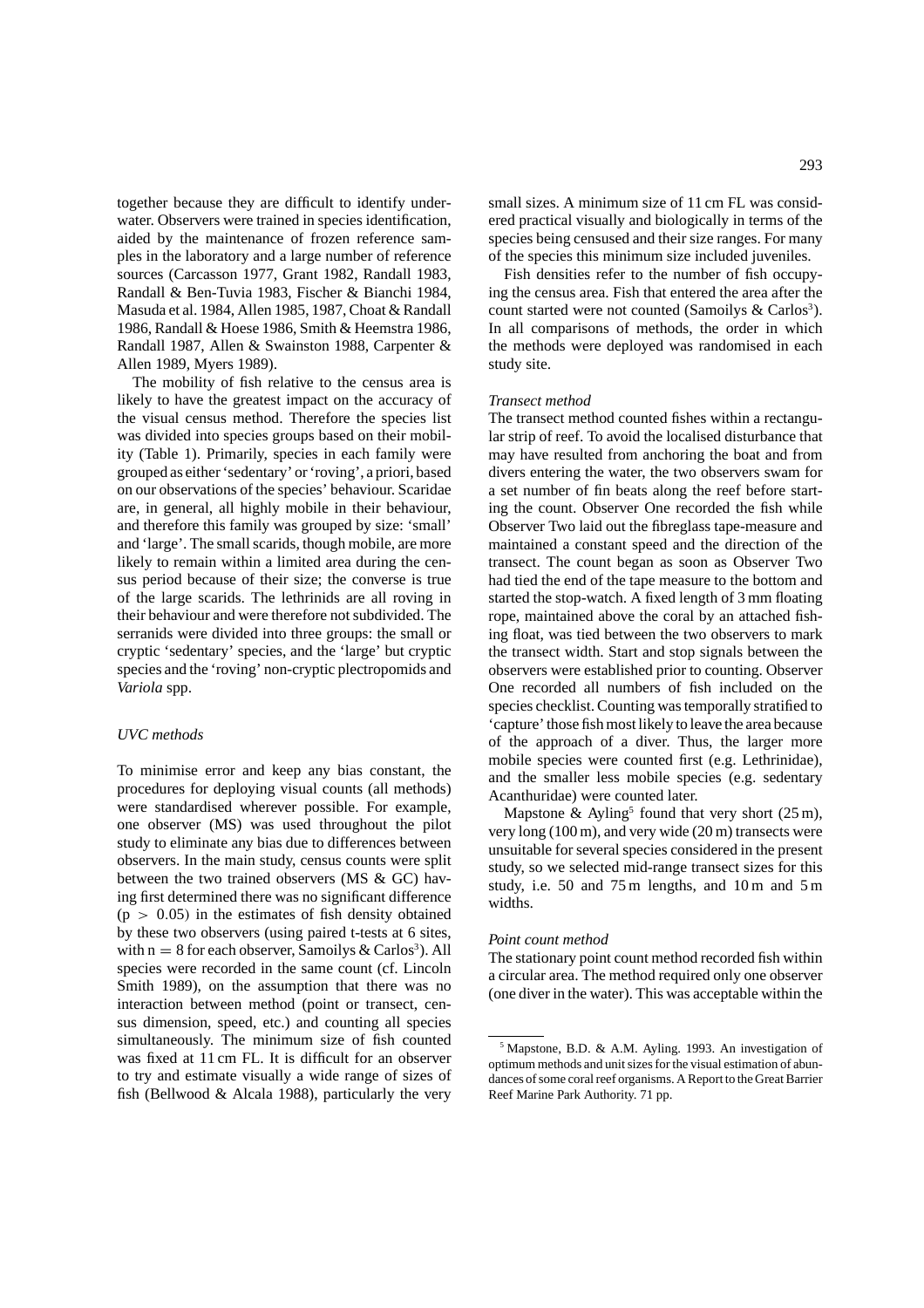SCUBA diving regulations at the time of the study. The method can also be conducted with two divers. As for transect counts, the observer swam a set number of fin beats away from the boat before starting the count, but in this case on the surface. The observer then descended and as soon as the reef was visible, started the stop watch and began counting the fish. The observer visually fixed a central point on the bottom to mark the centre of the stationary point count, while simultaneously estimating the radius of the count area – e.g 10 m from the central point, noting features of the substratum to mark the circular boundary of the census. As in the transect method, the larger more mobile species were counted first and the smaller less mobile species were counted later. Counting continued for a fixed time (e.g. 10 min) and all fish seen within the boundaries were recorded. After the count the observer measured two radius estimates of the count area by laying the fibreglass tape-measure between two boundary landmarks and across the centre-point. Thus an actual measure of the area of the count could be calculated.

The radius was standardised at 10 m to encompass a large enough sample area for the types of species being censused, while still maintaining the boundaries within the range of visibility. This was an expansion of Bohnsack & Bannerot's (1986) 7.5 m radius point count used to sample a range of reef fish including very small species. It was necessary that the entire count area was visible from its centre so that the observer can rapidly fix the boundary positions. After the boundaries are known and the mobile species have been recorded, the entire area can then be searched in more detail for cryptic fish.

*Pilot study* – The pilot study was conducted on the leeward slope of Michaelmas Reef for consistency and because it is protected from the prevailing winds and can therefore be worked in most weather conditions.

To select methods for the pilot study, census speed  $(Fast = 75 \text{ m}^2 \text{ min}^{-1}, \text{ Medium} = 50 \text{ m}^2 \text{ min}^{-1},$ Slow =  $33 \text{ m}^2 \text{ min}^{-1}$ ) was first compared for each of two transect dimensions:  $75 \text{ m} \times 10 \text{ m}$  and  $75 \text{ m} \times 5 \text{ m}$ , with a replication level of 4 for each method, repeated in two replicate study sites. Only one transect length (75 m) was used for the speed trials on the assumption that there would be no interaction between transect length and speed. Transect width and census duration are more likely to affect an observer's ability to count fish than is transect length. Transect length is more likely to be related to the adequacy of the sampling area with respect to the distribution of the fish (density, contagion, etc.), and is unlikely to interact with width or speed. Three factor ANOVAs (site, transect width, and speed) run on each species group (Table 1) separately did not detect any significant differences ( $p > 0.05$ ) in density between the 6 methods. There was a trend for higher mean densities with the slow 5 m width transects, therefore fast transects and most wide (10 m) transect dimensions were not tested further. The subsequent methods selected and the design of the comparisons for the pilot study are shown in Table 2. The replication level of 11 for point counts was based on an equivalent effort in terms of field time to 8 transects (see 'efficiency' below). This decision was based on one of our four prime objectives: to determine an efficient method for assessing fish population densities. We therefore elected to use field time to define the two methods. The pilot study was conducted in one site only due to time constraints.

*Main study* – Based on the results of the pilot study (see Results) the main study compared the 10 m radius point count and the slow  $(33 \text{ m}^2 \text{ min}^{-1})$   $50 \times 5 \text{ m}$  transect at eight locations across five reefs (Table 3). The minimum number of replicates required for each method was determined by conducting the maximum number of replicates logistically feasible (16 transects and 30 point counts in one study site on the leeward slope of Michaelmas Reef ), and examining the coefficient of variation by bootstrapping (see Data analyses). Replication levels were subsequently set at 10 transects and 14 point counts, based on an equivalent effort in terms of field time. This ensured the time taken to complete

*Table 2*. Methods and sampling design for the pilot study at Michaelmas Reef. Observer speed or count rates: Slow =  $33 \text{ m}^2 \text{ min}^{-1}$ ; Medium =  $50 \text{ m}^2 \text{ min}^{-1}$ . Note the equivalent speed for the stationary point count is 49 m<sup>2</sup> min<sup>-1</sup>. 50 × 5 m,  $etc. = \text{transects}, 10 \text{ m} \text{ radius} = \text{point} \text{ counts}.$ 

| Method                        |            |        | $50 \times 5$ m $75 \times 5$ m $75 \times 5$ m $75 \times 10$ m 10 m radius |       |
|-------------------------------|------------|--------|------------------------------------------------------------------------------|-------|
| Speed/time Slow<br>Replicates | Slow<br>x. | Medium | Medium                                                                       | 7 min |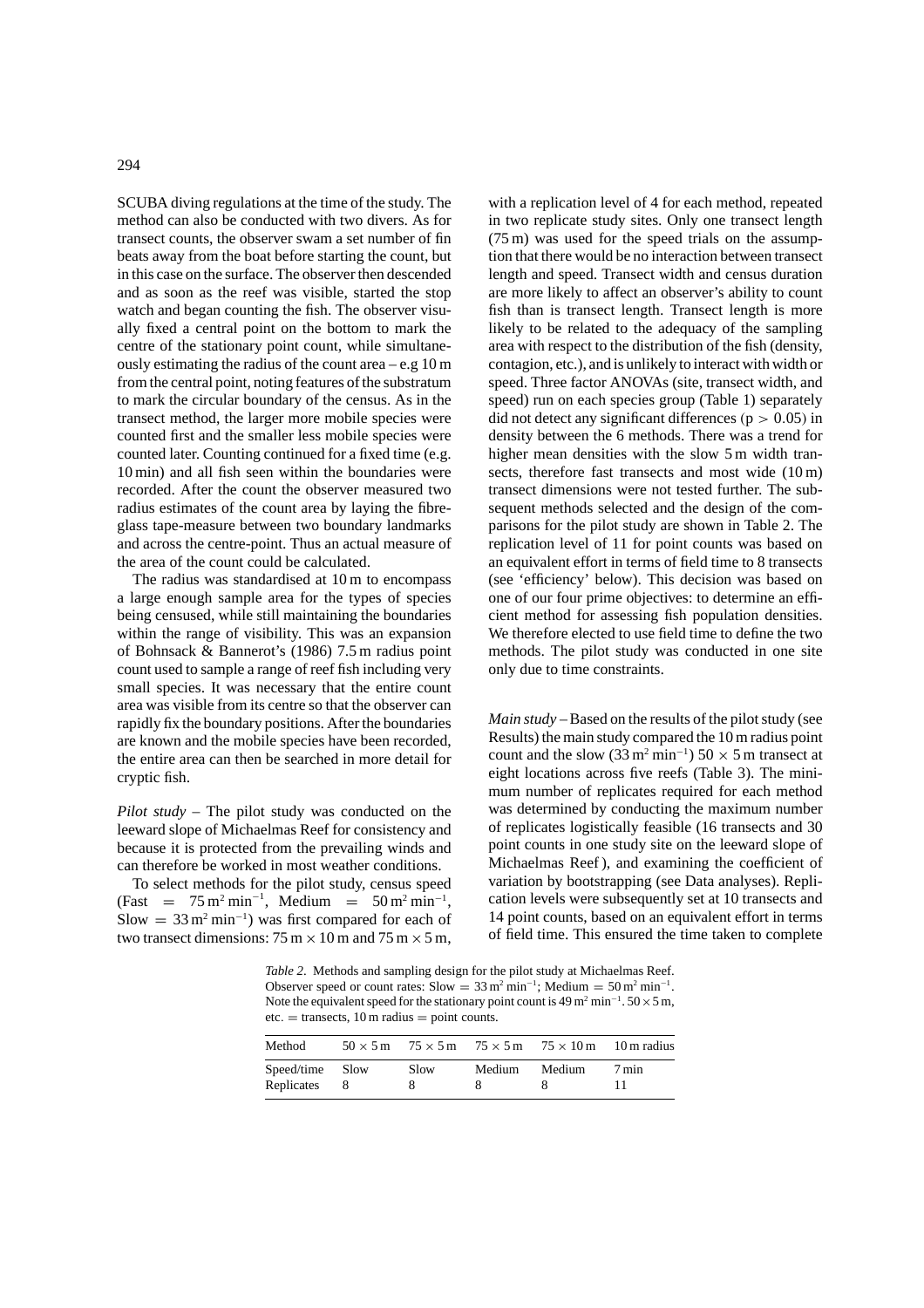*Table 3*. Sampling design for comparison of 10 m radius point counts and  $50 \times 5$  m transects on three reefs in Australia and two reefs in Fiji.

| Reef                 | Site A                   | Site B       |
|----------------------|--------------------------|--------------|
| Scott<br>(Australia) | 9 Transects<br>12 Points |              |
| Michaelmas           | 10 Transects             | 10 Transects |
| (Australia)          | 14 Points                | 14 Points    |
| Escape               | 10 Transects             | 10 Transects |
| (Australia)          | 14 Points                | 14 Points    |
| Makogai              | 10 Transects             | 10 Transects |
| (Fiii)               | 14 Points                | 14 Points    |
| Duff<br>(Fiii)       | 8 Transects<br>11 points |              |

surveys or method efficiency (cost) was factored into the comparisons.

Study sites were selected on the leeward faces of reefs to standardise on effects of wind exposure, with the exception of Michaelmas Reef which has a well formed reef slope only on the windward face. The missing replicate study sites and replicates at Scott and Duff reefs (Table 3), were due to logistic difficulties in the field.

Different dimensions of point counts were also examined because the less visible species may be incompletely sampled by a large (10 m radius) point count. Estimates of fish density obtained from 'standard' 10 m radius point counts were compared with density estimates from 7 m and 5 m radius point counts at Duff Reef in Fiji.

The time taken to complete field surveys for slow  $75 \times 5$  m strip transects and 7 min 10 m radius stationary point counts was recorded at Makogai Reef (Fiji) and Michaelmas Reef (Australia) to assess the relative efficiency of the two methods. The time taken to complete one count was taken as the time from the start of the count to the start of the next count, i.e. boat time was included.

## *Data analyses*

#### *Replication*

The best available estimate of population variance was obtained from the large number of replicates (16 transects and 30 point counts) from Michaelmas Reef. The minimum acceptable sample size (replication level) was defined by plotting the variability of the data as

a function of number of replicates for each method. A bootstrapping procedure (Efron & Tibshirani 1993) was applied to randomly select from the 'population' of density counts 1000 estimates of mean density for every level of replication (two to 16 from the transect series and two to 30 from the point count series). The coefficient of variation (standard deviation/mean) for each set of 1000 density estimates was plotted as a function of replication to examine changes in variability of the estimates with different sampling effort.

#### *Accuracy*

Having first tested for normality and homogeneity of variances, analyses of variance (ANOVA, Zar 1996, Winer et al. 1991, Underwood 1981) was used to test for differences between mean density estimates  $(\log_{10}(x + 1))$  transformed) from the different UVC methods. Three factor and single factor ANOVAs were used in the pilot study. For the main study a 2-way mixed ANOVA model was used to test the null hypothesis that there were no differences in the density estimates obtained by the two methods, i.e. the methods were similar in their accuracy. Due to the nonorthogonal design of the data matrix (Table 3), the model was based on eight separate locations rather than sites nested within reefs. (The second hypothesis tested by the model but not of relevance here, was that the variation among locations was the same as the variation within locations.)

#### *Precision*

Standard error (of the mean) to mean ratios (SE:  $\bar{x}$ ) are often calculated to examine precision of data in marine ecology (Thresher & Gunn 1986, Andrew & Mapstone 1987). However, the SE : mean ratio is a relative measure because it sets precision as a percentage of the mean; SE is the usual measure of precision. With non-normal distributions of data, as is the case when sampling most animal populations, the variance and mean tend to increase together. Taylor's power law  $(S<sup>2</sup> = a \cdot \bar{x}^{b}$ , Southwood 1978) describes this relationship, where the constant b, describes the degree of contagion. Only with moderately contagious distributions ( $b = 2$ ) will the SE : mean ratio be independent of the mean, and therefore provide an independent measure of precision. Calculations of b gave values greater than 2 for all datasets and therefore we chose not to use SE : mean ratios as an index of precision; instead, we used standard errors.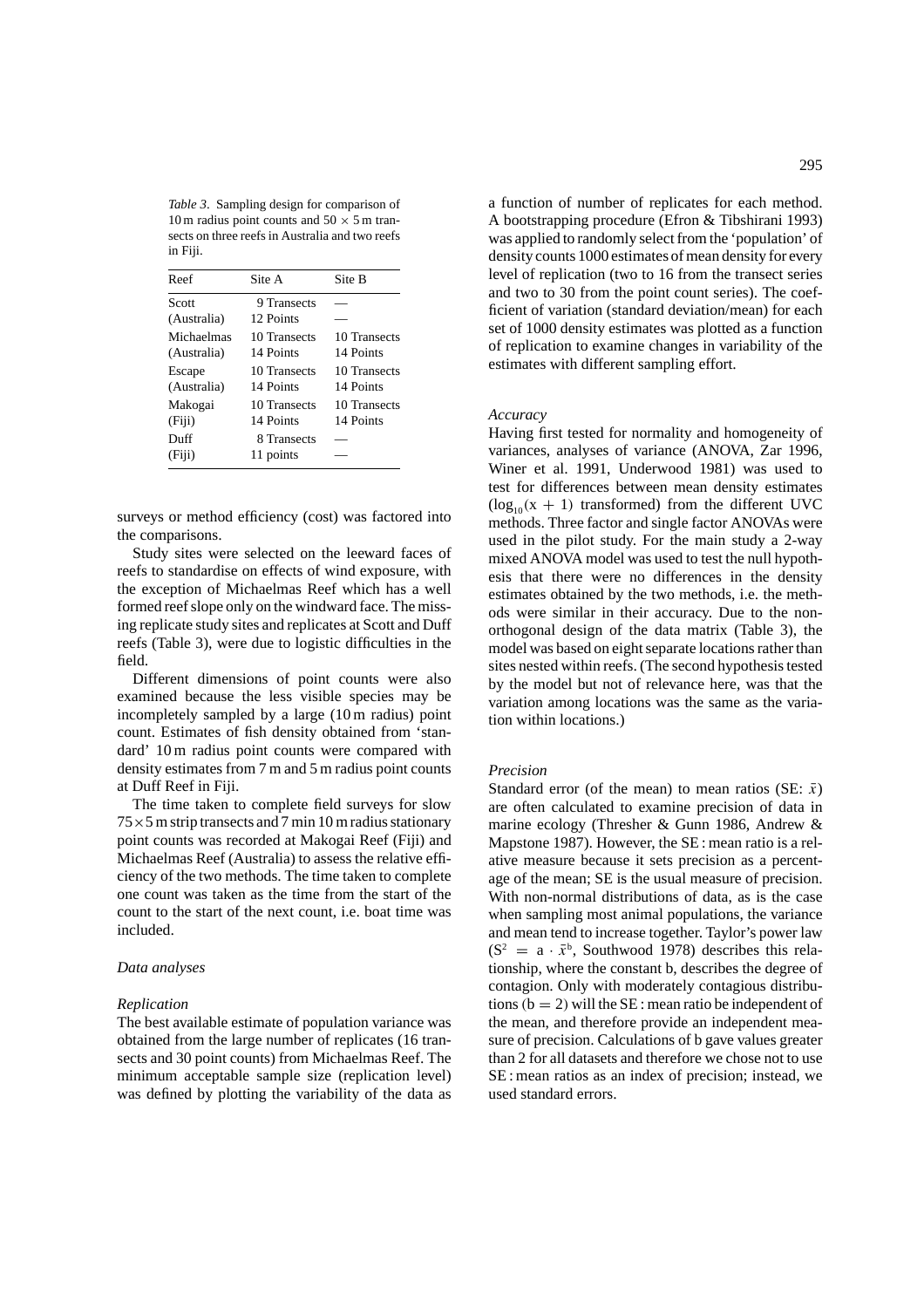# *Power*

The minimum detectable difference was calculated using  $\log_{10}(x+1)$  transformed data from the following formula (Zar 1996), where power was specified as 90%  $(\beta = 0.1)$ , at a 5% level of significance ( $\alpha = 0.05$ ).

$$
\delta = \sqrt{\frac{2 k s^2 \Phi^2}{n l}},
$$

where  $\delta$  = detectable difference,  $\phi$  is the test statistic;  $n =$  replicate number;  $k =$  number of groups (populations);  $s^2$  = variance. Each calculation refers to the minimum detectable difference on a log scale. On the original scale, this is interpreted as a proportion of the mean.

## *Efficiency*

A simple comparison of mean times taken to conduct transect and point counts, and the calculation of point count : transect count time ratios was used to compare the efficiency of the two methods.

## **Results**

#### *Pilot study*

No significant differences were detected between the five UVC methods tested in the pilot study:  $50 \times 5$  m (slow),  $75 \times 5$  m (slow & medium),  $75 \times 10$  m (medium) transects and 10 m point counts, for any of the species groups (Figure 1, Table 4). The leeward slope of Michaelmas Reef was patchy and heterogeneous in habitat which may partly explain the high variation making detection of differences difficult. However, there was a trend for the point counts and the  $50 \text{ m} \times 5 \text{ m}$ transects to give higher abundances for most species groups. For the Lutjanidae densities of fish were so low, and variances so high, that little can be inferred from the results. In comparing the  $50 \text{ m} \times 5 \text{ m}$  and the  $75 \text{ m} \times 5 \text{ m}$  transects of the same (slow) speed, the 50 m long transects recorded greater densities (though not statistically significant) than the 75 m transects for all species groups except the small serranids. In the



*Figure 1*. Mean density of fish estimated by 5 UVC methods at one site on the leeward slope of Michaelmas Reef, Great Barrier Reef. Error bars represent standard errors.  $50 \times 5$  etc. = strip transect dimensions in metres. s = slow,  $33 \text{ m}^2 \text{ min}^{-1}$ ; m = medium,  $50 \text{ m}^2 \text{ min}^{-1}$ ; point  $= 10$  m radius stationary point count.  $n = 8$  (transects) or 11 (points). Species groups are described in Table 1.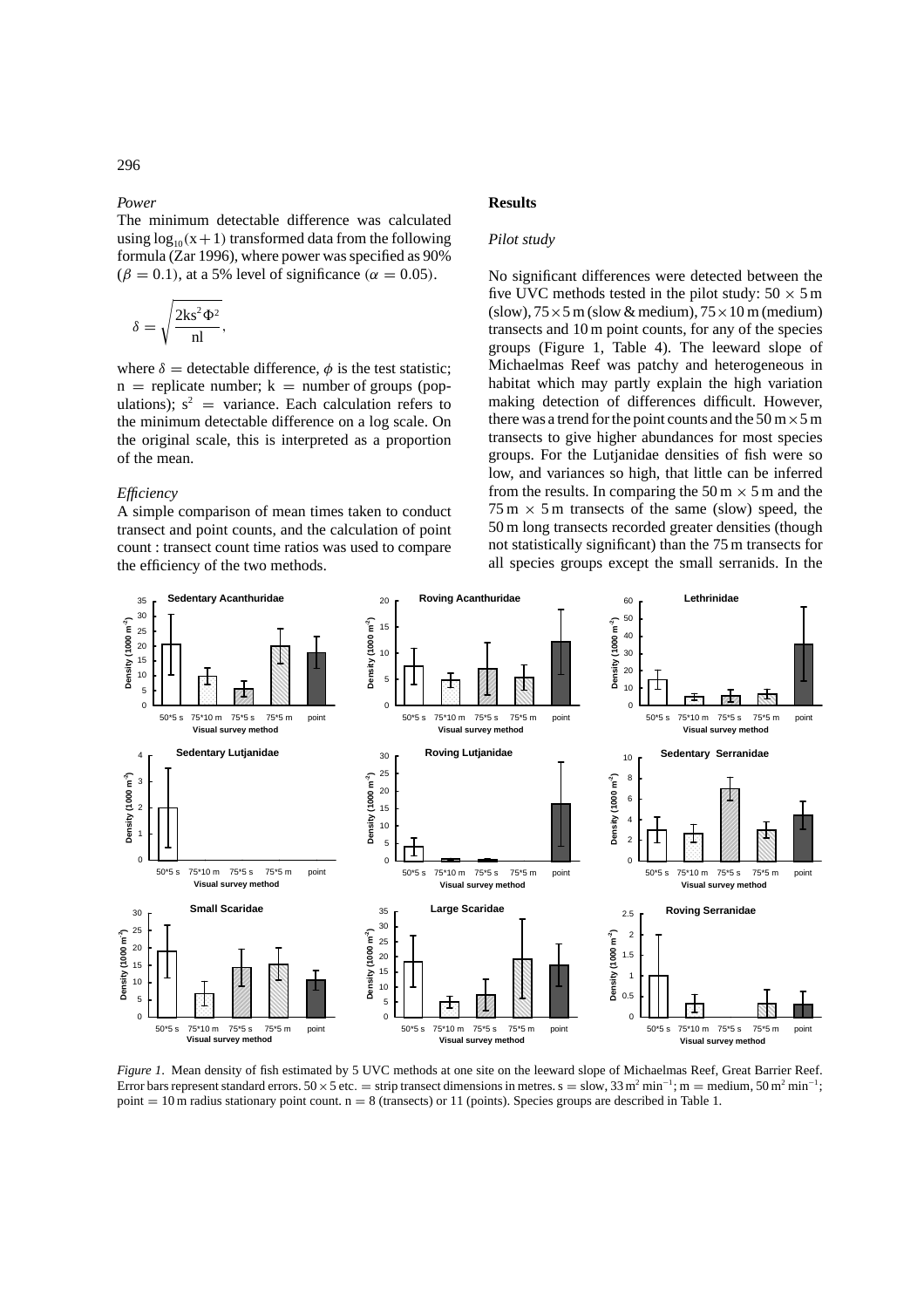*Table 4*. Summary of single factor ANOVAs comparing 5 UVC methods for each species group, tested in the pilot study (Table 2) on the leeward slope of Michaelmas Reef. The large serranids are not shown because only one individual was recorded throughout the survey. Species groups are described in Table 1.

| Species groups         | d.f. | F ratio | Probability |
|------------------------|------|---------|-------------|
| Sedentary Acanthuridae | 4.38 | 1.81    | 0.148       |
| Roving Acanthuridae    | 4,38 | 0.68    | 0.609       |
| Lethrinidae            | 4.38 | 1.03    | 0.403       |
| Roving Lutjanidae      | 4,38 | 0.79    | 0.537       |
| Sedentary Lutjanidae   | 4,38 | 1.09    | 0.375       |
| Large Scaridae         | 4.38 | 0.92    | 0.462       |
| Small Scaridae         | 4,38 | 0.59    | 0.669       |
| Small Serranidae       | 4.38 | 2.24    | 0.082       |
| Roving Serranidae      | 4,38 | 0.77    | 0.554       |

latter species group the 75 m long transect recorded the highest mean density compared with all other methods. Precision in the estimates of abundance, illustrated by the standard errors, was generally low and showed little improvement with any of the methods across all species groups. Since there were no significant differences, the selection of  $50 \times 5$  m transects for the main study was based on the trend for higher densities with this dimension.

#### *Main study*

#### *Replication*

The number of replicates at which the rate of reduction in coefficient of variation is sharply reduced can be used to determine the minimum acceptable replication level (Bros & Cowell 1987). In other words, increasing replication beyond this level will not appreciably reduce variability in the data. The bootstrapping analysis suggested that a minimum of 10–15 replicates for both methods for all species groups was appropriate (Figure 2). There was no discernible difference in the rate of reduction in coefficient of variation with level of replication between the point counts and transects. The magnitude of variability in the estimates for most of the larger, more mobile species groups surveyed was either similar between methods, or lower for the point count method. The point counts also returned a lower variability for the smaller species groups (sedentary Acanthuridae and small Scaridae), but registered a higher variability for the Lethrinidae and small Serranidae.

# *Comparison of strip transects and stationary point counts*

For all but one species group there was no significant difference  $(p > 0.05)$  in the density estimate obtained by the  $50 \text{ m} \times 5 \text{ m}$  transect method and the 10 m radius point count method (Figure 3, Table 5). For the sedentary Acanthuridae the transect method gave significantly higher ( $p < 0.05$ ) density estimates. Precision in the estimates of abundance, demonstrated by standard errors, was generally low. There was a tendency for precision to be greater with point counts, across most species groups.

### *Power*

The minimum detectable difference, calculated on a log scale for a power of 90%, was smaller for the point counts compared with the transects for every species group except for the roving serranids (Table 6). For both methods and for all species groups, except the roving serranids, power was low. For example to detect a decrease in density, numbers of fish would need to drop to between 21% and 49% of the original mean as measured by point counts, and to between 9% and 54% of the original mean for transects. Power was greatest for the roving serranids with a decrease in density of around 50% of the mean being detectable.

## *Efficiency*

The point counts were quicker to deploy than the  $75 \times 5$  m transects (Table 7). The ratio of point count to transect count time was 0.6 at both Makogai and Michaelmas reefs. Based on the slow census speed and an average swimming speed, derived times for 50 m transects gave a ratio of around 0.7.

#### *Point count dimensions*

Species groups responded in different ways to changes in point count radius (Figure 4). Variation was generally very high, but the following trends were apparent: there was little difference in density estimates with changes in point count dimensions for both large and small Scaridae, and the Lethrinidae. In contrast, the sedentary Acanthuridae, roving Lutjanidae, and sedentary Serranidae densities were higher in the smaller point counts. Insufficient data and high variability prevented any assessment of the roving Serranidae and sedentary Lutjanidae.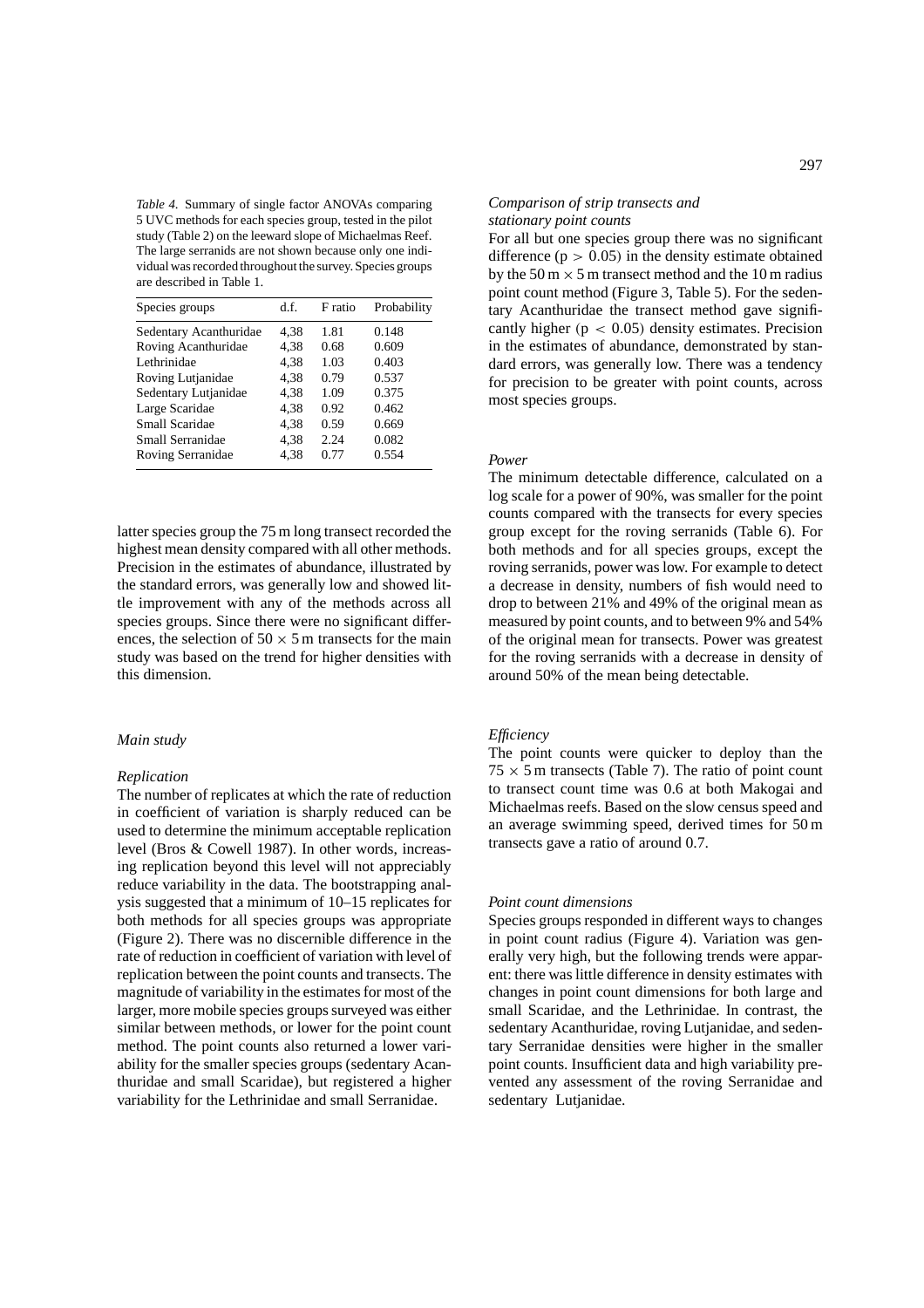

*Figure 2*. Change in variability of estimates of mean density with increasing replication level derived by bootstrapping from 10 m radius point counts (points) and slow  $50 \text{ m} \times 5 \text{ m}$  transects (trans) on the leeward slope of Michaelmas Reef. Sedentary Lutjanidae and large Serranidae have been omitted due to lack of sightings.  $\text{CoV} = \text{coefficient}$  of variation.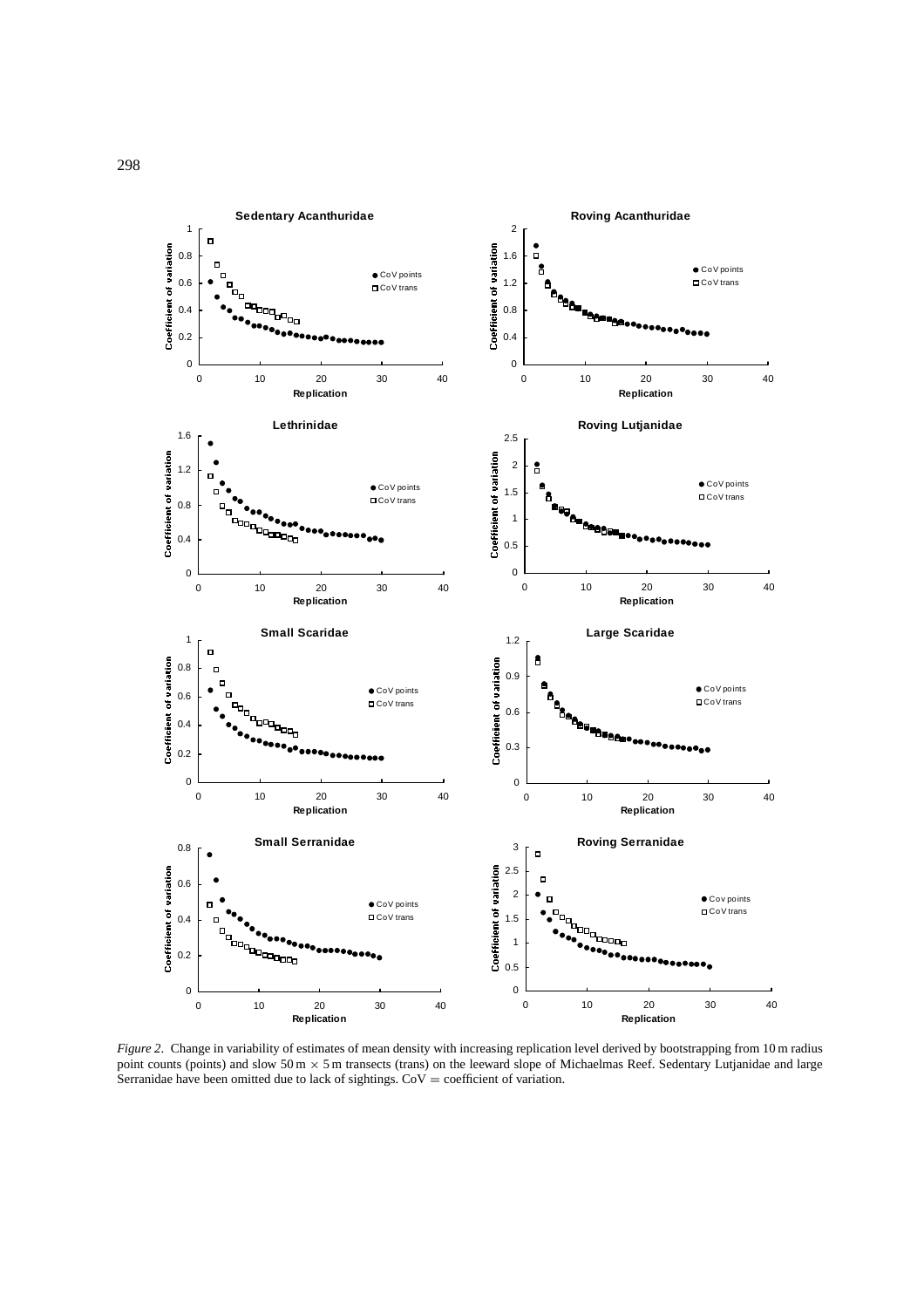

*Figure* 3. Mean density of fish estimated by 10 m radius point counts and 50 m  $\times$  5 m transects at five reefs in Australia and Fiji. Error bars represent standard errors. Species groups are described in Table 1, replication levels are given in Table 3. A,  $B =$  study sites.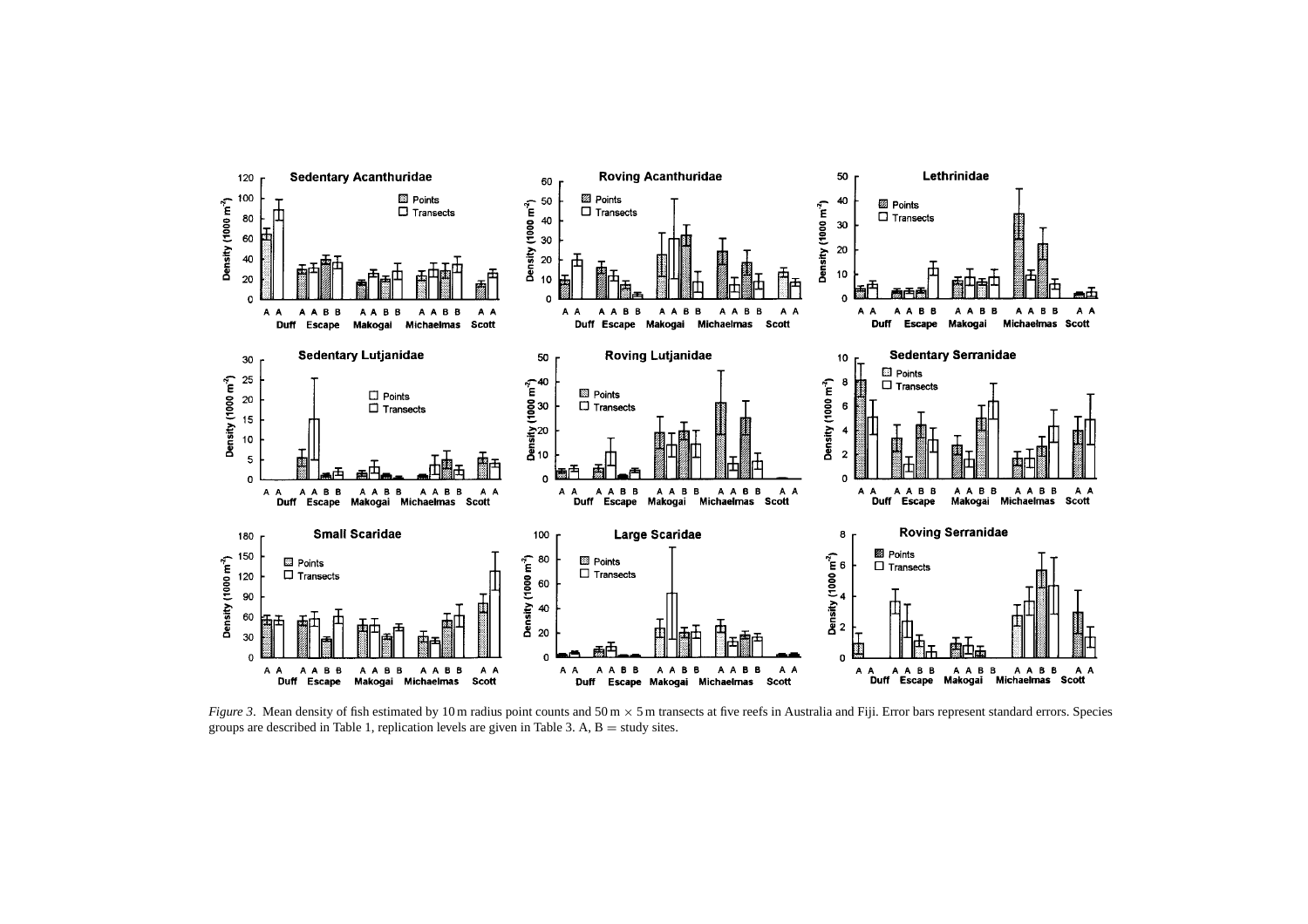**Discussion**

Most studies that have employed underwater visual census methods for estimating fish abundance have not had the luxury of conducting an extensive pilot study. Choosing the most appropriate method is usually based on the researcher's experience, commonsense, personal bias and previously used methods. This study aimed to quantify differences between various UVC methods to provide some guidelines on selecting the optimal method for a particular sampling programme. We conducted 25 comparisons of different UVC methods, but found few significant differences either among or between the strip transects and stationary point counts.

*Table 5*. Summary of mixed model ANOVAs comparing 10 m radius point counts and  $50 \times 5$  m transects for each species group, at eight locations on reefs in Australia and Fiji. F ratios represent MS (method)/MS (method  $\times$ location).

| Species group          | d.f. | F ratio | Probability |
|------------------------|------|---------|-------------|
| Roving Acanthuridae    | 1,7  | 4.256   | 0.078       |
| Sedentary Acanthuridae | 1,7  | 8.929   | 0.020       |
| Lethrinidae            | 1,7  | 0.131   | 0.728       |
| Roving Lutjanidae      | 1,7  | 1.080   | 0.333       |
| Sedentary Lutjanidae   | 1,7  | 3.596   | 0.100       |
| Large Scaridae         | 1,7  | 0.046   | 0.837       |
| Small Scaridae         | 1,7  | 0.595   | 0.466       |
| Roving Serranidae      | 1,7  | 4.863   | 0.063       |
| Sedentary Serranidae   | 1,7  | 0.108   | 0.752       |

In assessing the relative accuracy of various UVC methods we assumed that higher estimates of density implied greater accuracy (Sale & Sharp 1983). Although the potential to overestimate abundance with UVC surveys has been demonstrated (Samoilys & Carlos<sup>3</sup>, Watson et al. 1995) overall, UVC counts generally underestimate abundance (Brock 1982, Sale & Sharp 1983, Sale 1991, Samoilys & Carlos<sup>3</sup>). The apparent trend of lower density estimates with wider and faster strip transects probably related to search times, with lower estimates of abundance reflecting a low counting efficiency resulting from lack of time to thoroughly search the census area. We therefore recommend slow  $(33 \text{ m}^2 \text{ min}^{-1})$  50 m × 5 m transects, a similar conclusion drawn by Mapstone & Ayling<sup>5</sup>. The reduction in stationary point count radius from 10 m to 7 m or 5 m resulted in an increase in the estimates of density for some species groups, and had no effect for other species groups. The response appeared to be related to sightability of fish. Similar density estimates were obtained for the Scaridae and Lethrinidae which are visually conspicuous mobile fishes and therefore relatively easy to sight. However, for the sedentary Acanthuridae and sedentary Serranidae, estimates of density were higher in the smaller point counts. These species groups are more associated with the substrate and are generally less conspicuous. This suggests that a 10 m radius point count is too large for an observer to search effectively for these species, especially when simultaneously counting other species. Thus smaller point counts are recommended for these

*Table 6*. Minimum detectable differences from circular point counts ( $n =$ 18) and 50 m  $\times$  5 m transects (n = 10) at Makogai Reef, Fiji.  $\delta$  = minimum detectable difference on a log scale where  $\alpha = 0.5$ ,  $\beta = 0.10$  (i.e. power = 90%). This translates to a proportion of the mean on the original scale. An example is given in the % of mean values which relate to how low the density (as a % of the mean) would have to drop before the change was detected.

| Species group       | $\delta$ (log scale) |           | % of mean (original scale) |           |  |
|---------------------|----------------------|-----------|----------------------------|-----------|--|
|                     | Point<br>counts      | Transects | Point<br>counts            | Transects |  |
| Roving lutjanids    | 0.647                | 0.816     | 22.5                       | 15.3      |  |
| Sedentary lutjanids | 0.385                | 0.575     | 41.2                       | 26.5      |  |
| Large scarids       | 0.678                | 1.058     | 21.0                       | 8.8       |  |
| Small scarids       | 0.408                | 0.624     | 39.0                       | 23.8      |  |
| Lethrinids          | 0.527                | 0.704     | 29.7                       | 19.8      |  |
| Roving serranids    | 0.309                | 0.269     | 49.1                       | 53.8      |  |

#### 300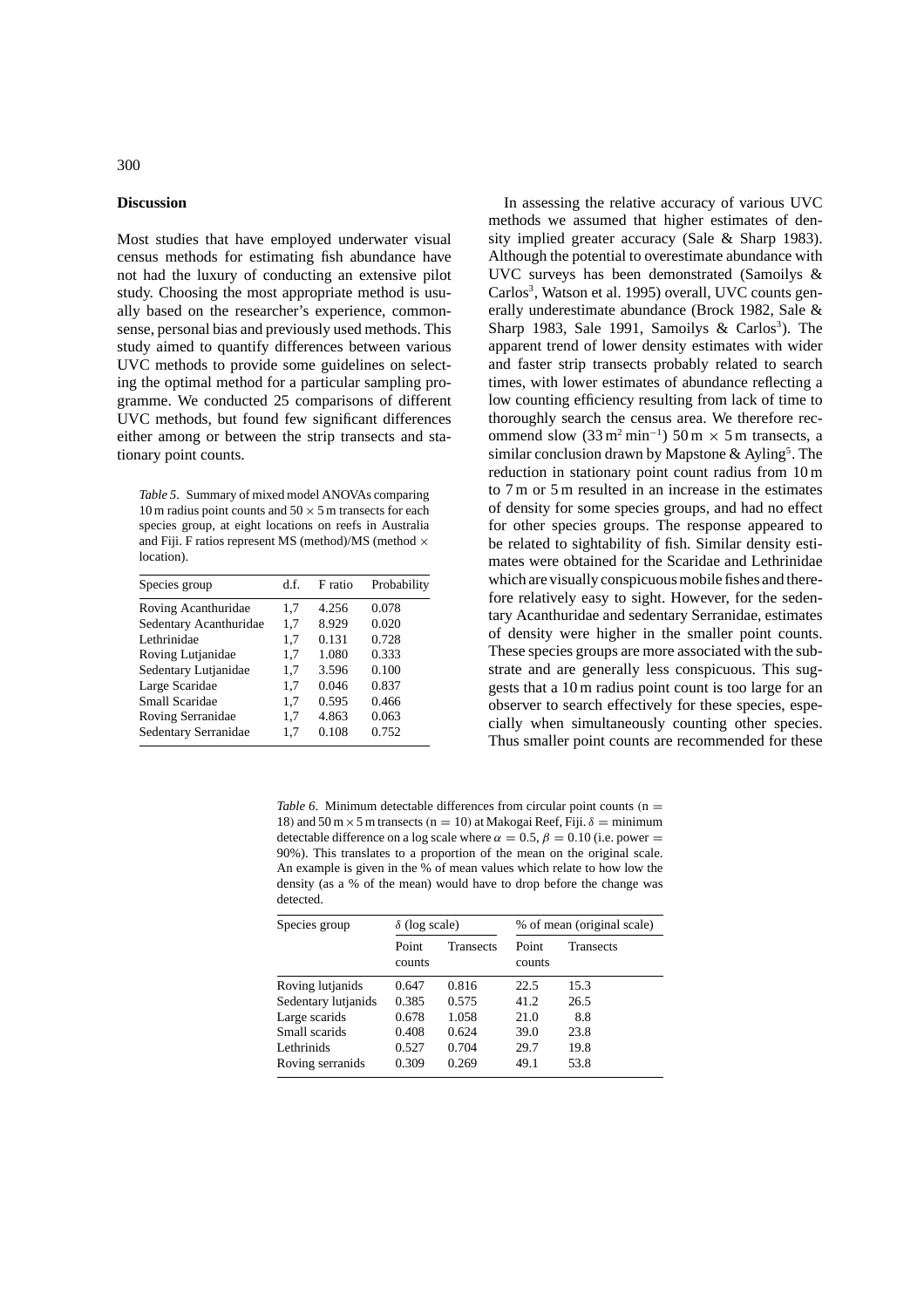species groups. Given these species specific results, a compromise of 7 m radius would be the most appropriate point count dimension for counting a range of species simultaneously, similar to the 7.5 m radius developed by Bohnsack & Bannerot (1986).

*Table 7.* Efficiency calculations for transects (slow  $75 \times 5$  m) and point counts (7 min 10 m radius) at two reefs. Times are averages for the completion of one count including preparations for the next one (eg. boat travel and anchoring). Times in parentheses are estimations for  $50 \times 5$  m transects derived from the  $75$  m transects data.  $SD =$  standard deviation.

|            | Makogai, Fiji |            | Michaelmas, Australia |                 |  |
|------------|---------------|------------|-----------------------|-----------------|--|
|            | Point         | Transect   | Point                 | <b>Transect</b> |  |
| Time (min) | 26.0          | 43.5(38.1) | 19.7                  | 32.5(27.0)      |  |
| SD         | 6.4           | 9.5        | 6.0                   | 4.6             |  |
| n          | 36            | 20         | 29                    | 18              |  |

Despite clear demonstrations that transect census speed affects density estimates (Lincoln Smith 1988, Watson et al. 1995), and this effect varies with different types of fish, reef fish ecologists still tend to overlook this factor. Our results support Lincoln Smith's (1988) recommendation for slow speeds to improve searching efficiency, and the need to standardise. The concern that standardising speed may increase errors in overcounting the more mobile species (Lincoln Smith 1988, Samoilys 1992) is valid. Transect speed should be as rapid as possible without compromising search efficiency, and observers must be trained not to count individuals that enter the census area after the census has started (Samoilys & Carlos<sup>3</sup>, Watson et al. 1995).

In testing the 50 m  $\times$  5 m transects and 10 m radius point counts on a range of reefs in Australia and Fiji we found the only differences detected were for the sedentary Acanthuridae, with higher densities recorded by



*Figure 4.* Changes in abundance of fishes with point count radius for the different species groups at Duff Reef, Fiji. 50 m  $\times$  5 m transects are also shown. Error bars represent standard errors. pt5 etc. = 5 metre radius point count. n = 11 (pt5, pt7, 50\*5), n = 12 (pt10). Placement of bars along axis is in approximate proportion to count area.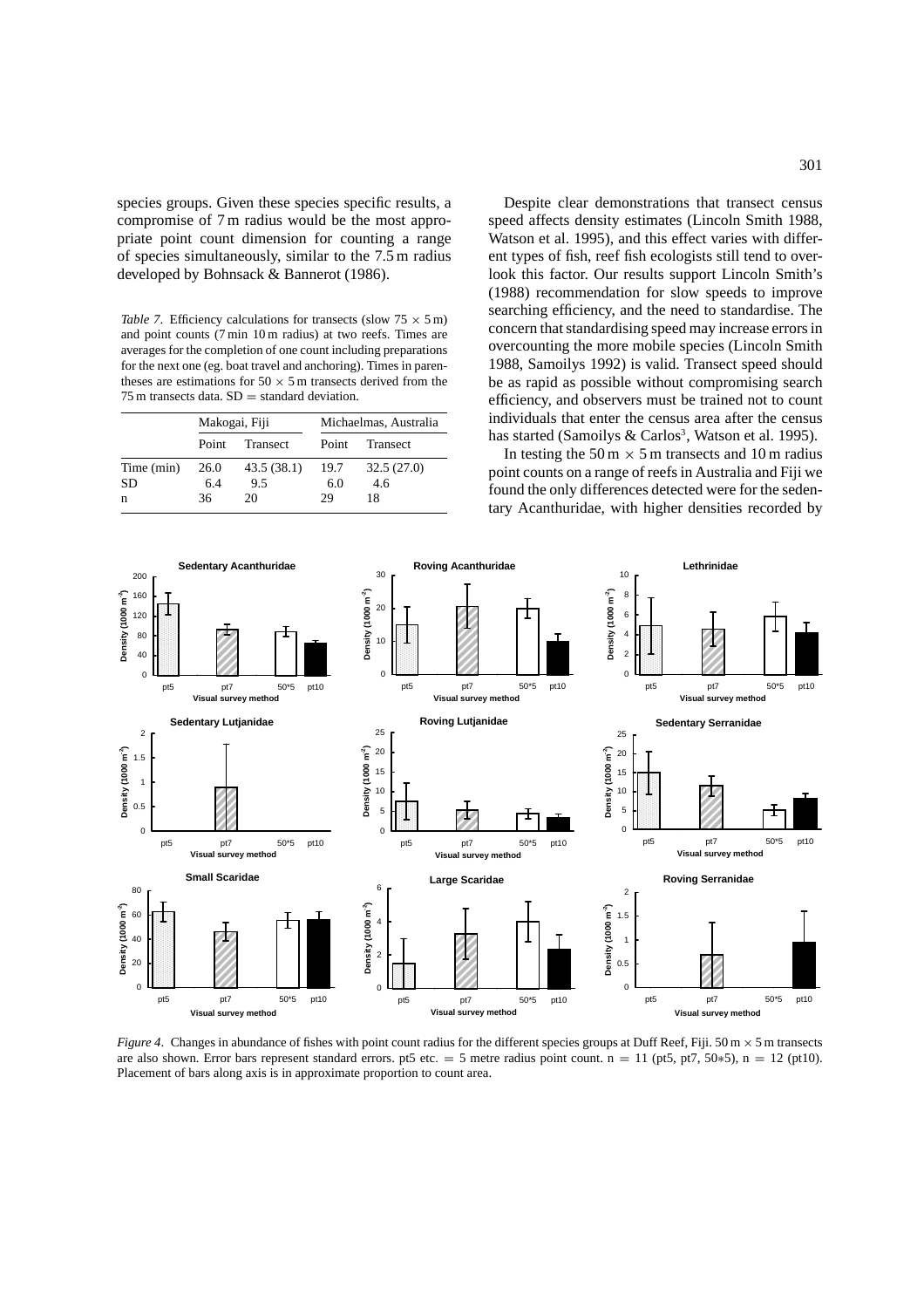transects. However, numbers of sedentary Lutjanidae and large Serranidae were very low, and therefore no conclusions could be drawn about these species groups. These results were consistent on reefs in Australia and Fiji. Again, this finding is likely to be related to search efficiency since sedentary acanthurids are less conspicuous and require careful searching. This is possibly easier in a 50 m  $\times$  5 m transect compared with a large (10 m radius) point count.

There is clearly potential for error in the visual estimation of the circular boundary of a point count, and since area is proportional to the square of the radius, any error in distance estimation will be squared. It is therefore recommended that 2 radii are measured to provide a more accurate estimate of the actual area censused (e.g. present study; Jennings & Polunin 1996, Jennings et al. 1996). This also provides a check on the observer's accuracy through time. It has been demonstrated that trained observers need continuous re-training in length estimation of fishes (Bell et al. 1985, Samoilys 1997), which is also likely to be the case for radius estimation. Strip transects are also subject to boundary estimation error. First, observers have to visually estimate the transect boundaries ahead, and in many cases researchers do not measure the width (e.g. English et al. 1994). Thus errors in area estimates are directly proportional to errors in width estimation. The use of a rope of fixed length between observers when using transects is easy and is recommended for this method to reduce errors in area estimation.

The results from the bootstrapping analysis of the data from the replication series showed, not unexpectedly, a consistent pattern of reduction in variability with increasing level of replication, for both point counts and transects, but with no appreciable change in precision of estimates beyond 10 to 15 replicates, in all species groups. Consequently, and because of the high variability inherent in fish density estimates, we recommend strongly that at least 10 replicates are used to quantify the species considered here, and would treat with caution studies where sample sizes were smaller. Given this result, and since point counts could be deployed in ∼70% of the time of transects, our results indicate that the point count is a more efficient method.

The variability in the density estimates of the UVC methods was generally very high, and data distributions were non-normal, thereby reducing the power of the analyses to detect significant differences. This variability reflected the highly contagious distributions of many of the species in relation to the feasible sizes of

UVC sampling units, a feature typical of reef fishes (Sale 1991, Williams 1991). With these sampling constraints, standard measures of precision (e.g. SE/mean ratios, coefficients of variation) have limited application. This problem has a significant bearing on power analyses: the calculations are not robust when using non-normally distributed data (Zar 1996). Therefore, the greater power obtained with point counts compared with the transects may not be real. The power calculations suggested that for both transects and point counts only fairly large differences in density (e.g. at least 50%) will be detected with the replication levels typical of UVC surveys.

The effectiveness of a visual census method is likely to be closely related to the mobility and/or crypticity of the fish relative to the census area (Thresher & Gunn 1986, Lincoln Smith 1989, Samoilys & Carlos<sup>3</sup>, Watson et al. 1995), hence the breakdown of families into species groups based on their mobility for the data analyses in the present study. The varying mobilities of the different species were apparent in the responses of the species groups to different methods (e.g. census dimension). It is therefore important to define these behavioural attributes carefully prior to selecting a UVC method. In addition, we found temporal stratification in counting (see Methods) to be important if counting a range of species of varying mobilities and/or behaviours. Thus the more mobile (usually larger, and probably 'diver-shy') species, such as the serranids and lethrinids, should be counted first, followed by the more sedentary groups, such as the acanthurids and small scarids. Although stratification in counting is possible in both methods it is easier in point counts because the whole census area is visible to the observer throughout the count and therefore the observer is able to be more effective in targeting the mobile species first. It has been shown that trainee observers find a fixed census area less ambiguous (Samoilys et al.<sup>4</sup>). With strip transects the observer must continuously re-prioritise the observable fish as new sections of the transect are encountered. Thus, the observer looks ahead, counts the mobile species, then on reaching the area ahead counts the sedentary species, meanwhile counting the mobile species ahead, and so forth. With practice this is not difficult, and our results indicate that such counting is no less accurate than that by a stationary observer in a point count. The issue of counting a range of species simultaneously was investigated in some detail by Lincoln Smith (1989) who concluded accuracy was improved if species groups are counted separately using the most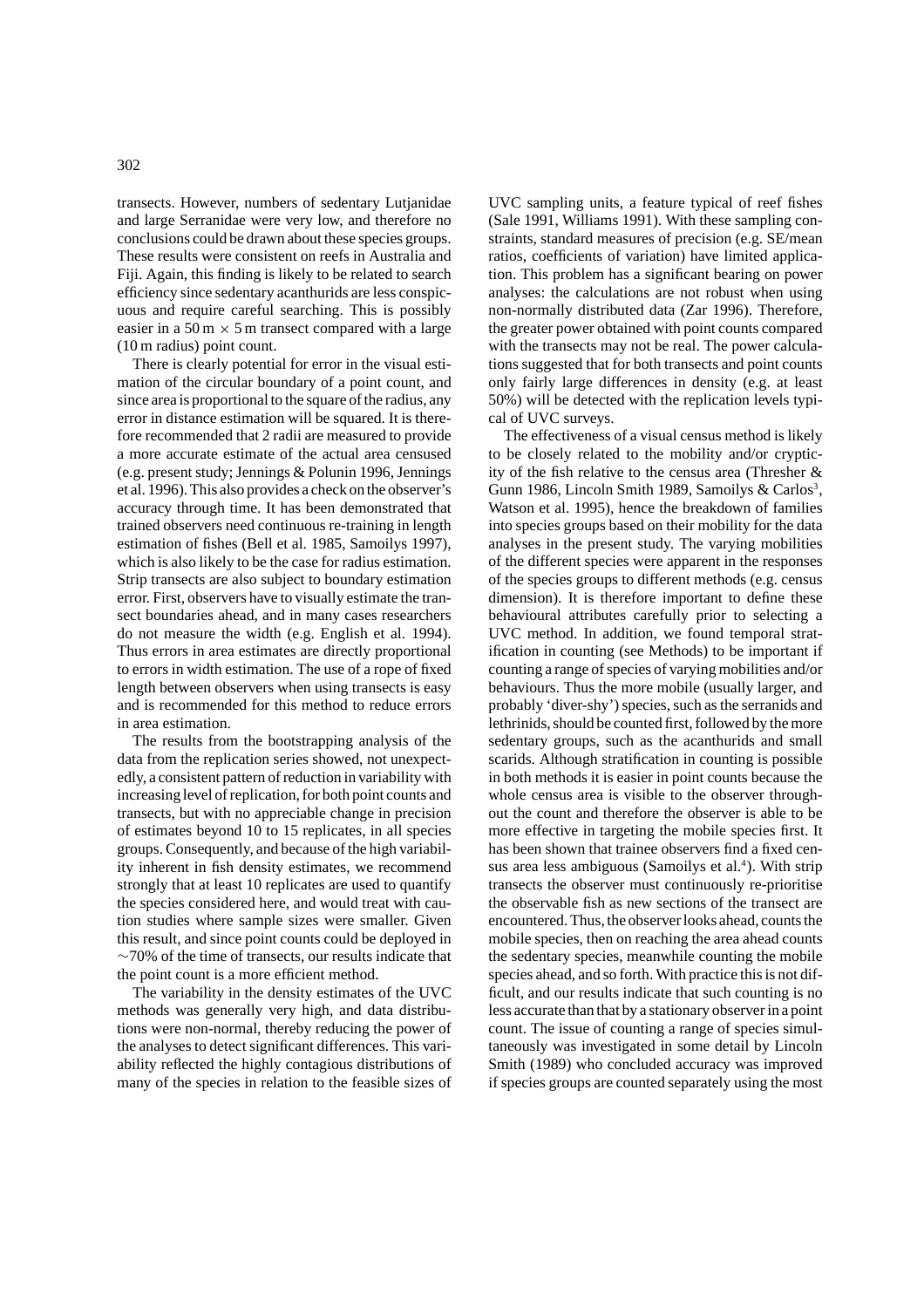appropriate method for each group. Our results support this recommendation, though this has to be balanced against the extra cost (time) involved in deploying more than one method.

In summary, our results indicate that strip transects and stationary point counts are equally effective UVC methods for the groups of species we considered, though point counts are more efficient. We suggest the mobility and behaviour of the species being counted, which relate to variations in census dimensions and speed, are important considerations. Researchers who use UVC have probably now expended sufficient resources in refining the method, however, the power to detect changes in coral reef fish population densities is still low. This reflects the spatial distribution patterns of these fishes. We suggest future research should investigate the development of alternative methods based on spatial analyses of fish distribution patterns.

## **Acknowledgements**

We thank Maciu Lagibalavu, Krishna Swamy, Apisai Sesewa, Eseroma Ledua, Edward Tesi and George Meden of the Fisheries Division of Fiji, and Lyle Squire (DPI Fisheries) and Allan Lisle (DPI Biometry) for their assistance in this work. We are grateful to Jim Higgs for assistance with bootstrapping and Dorothée Teboul for assistance with the figures. The study was funded by the Australian Centre for International Agricultural Research.

#### **References cited**

- Allen, G.R. 1985. FAO species catalogue, Vol. 6. Snappers of the world. An annotated and illustrated catalogue of lutjanid species known to date. FAO Fish. Synopses 125. 208 pp.
- Allen, G.R. 1987. Synopsis of the circumtropical fish genus *Lutjanus* (Lutjanidae). pp. 33–88. *In*: Polovina, J.J. and Ralston, S. (eds), Tropical Snappers and Groupers: Biology and Fisheries Management, Westview Press, London.
- Allen, G.R. & R. Swainston. 1988. The marine fishes of northwestern Australia. Western Australian Museum, Perth. 201 pp.
- Andrew, N.L. & B.D. Mapstone. 1987. Sampling and the description of spatial pattern in marine ecology. Oceanogr. Mar. Biol. Ann. Rev. 25: 39–90.
- Bell, J.D., G.J.S. Craik, D.A. Pollard & B.C. Russell. 1985. Estimating length frequency distributions of large reef fish underwater. Coral Reefs 4: 41– 44.
- Bellwood, D.R. & A.C. Alcala. 1988. The effect of a minimum length specification on visual estimates of density and biomass of coral reef fishes. Coral Reefs 7: 23–27.
- Bohnsack, J.A. & S.P. Bannerot. 1986. A stationary visual census technique for quantitatively assessing community structure of coral reef fishes. NOAA Technical Report NMFS 41: 1–15.
- Brock, R.E. 1982. A critique of the visual census method for assessing coral reef fish populations. Bull. Mar. Sci. 32: 269–276.
- Bros, W.E. & B.C. Cowell. 1987. A technique for optimizing sample size replication. J. Exp. Mar. Biol. Ecol. 114: 63–71.
- Brown, I.W. 1993. Fish and fisheries of Queensland. pp. 20–26. *In*: Australian Bureau of Statistics (ed.), Queensland Year Book 1994, 52, Brisbane.
- Carcasson, R.H. 1977. A field guide to the coral reef fishes of the Indian and west Pacific Oceans. Collins, London. 320 pp.
- Carpenter, R.C. & G.R. Allen. 1989. FAO species catalogue. Emperor fishes and large-eye breams of the world (family Lethrinidae). An annotated and illustrated catalogue of lethrinid species know to date. FAO Fish. Synopses, Rome 125 (9): 1–118.
- Choat, J.H. & J.E. Randall. 1986. A review of the parrotfishes family Scaridae of the Great Barrier Reef of Australia with description of a new species. Rec. Aust. Mus. 38: 175–228.
- Efron, B. & R.J. Tibshirani. 1993. An introduction to the bootstrap. Chapman & Hall, New York. 436 pp.
- English, S., C. Wilkinson & V. Baker (eds). 1994. Survey manual for tropical marine resources. ASEAN-Australia Science Project, Australian Institute of Marine Science, Townsville. 368 pp.
- Fischer, W. & G. Bianchi. 1984. FAO species identification sheets for fishery purposes. Western Indian Ocean (Fishing Area 51), Vol 1–6, FAO, Rome.
- Fowler, A.J. 1987. The development of sampling strategies for population studies of coral reef fishes. A case study. Coral Reefs 6: 49–58.
- Grant, E.M. 1982. Guide to fishes, 5th edition. Dept. of Harbours & Marine, Brisbane. 896 pp.
- Green, R.H. 1979. Sampling design and statistical methods for environmental biologists. Wiley Interscience, New York. 257 pp.
- Harmelin-Vivien, M.L., J.G. Harmelin, C. Chauvet, C. Duval, R. Galzin, P. Lejeune, G. Barnabe, F. Blanc, R. Ghevalier, J. Duclerc & G. Lasserre . 1985. Evaluation visuelle des peuplements et populations de poissons: methodes et problemes. Review of Ecology (Terre Vie) 40: 468–539.
- Jennings, S. & N.V.C. Polunin. 1996. Effects of fishing effort and catch rate upon the structure and biomass of Fijian reef fish communities. J. Appl. Ecol. 33: 400– 412.
- Jennings, S., D.P. Boulle & N.V.C. Polunin. 1996. Habitat correlates of the distribution and biomass of Seychelles' reef fishes. Env. Biol. Fish. 46: 15–52.
- Kailola, P.J., M.J. Williams, P.C. Steward, R.E. Reichelt, A. McNee & C. Grieve. 1993. Australian fisheries resources. Bureau of Resource Sciences, Commonwealth of Australia, Canberra. 422 pp.
- Kulbicki, M. 1988. Correlation between catch data from bottom longlines and fish censuses in the SW lagoon of New Caledonia. Proc. 6th Int. Coral Reef Symp. 2: 305–312.
- Lincoln Smith, M.P. 1988. Effects of observer swimming speed on sample counts of temperate rocky reef fish assemblages. Mar. Ecol. Prog. Ser. 43: 223–231.